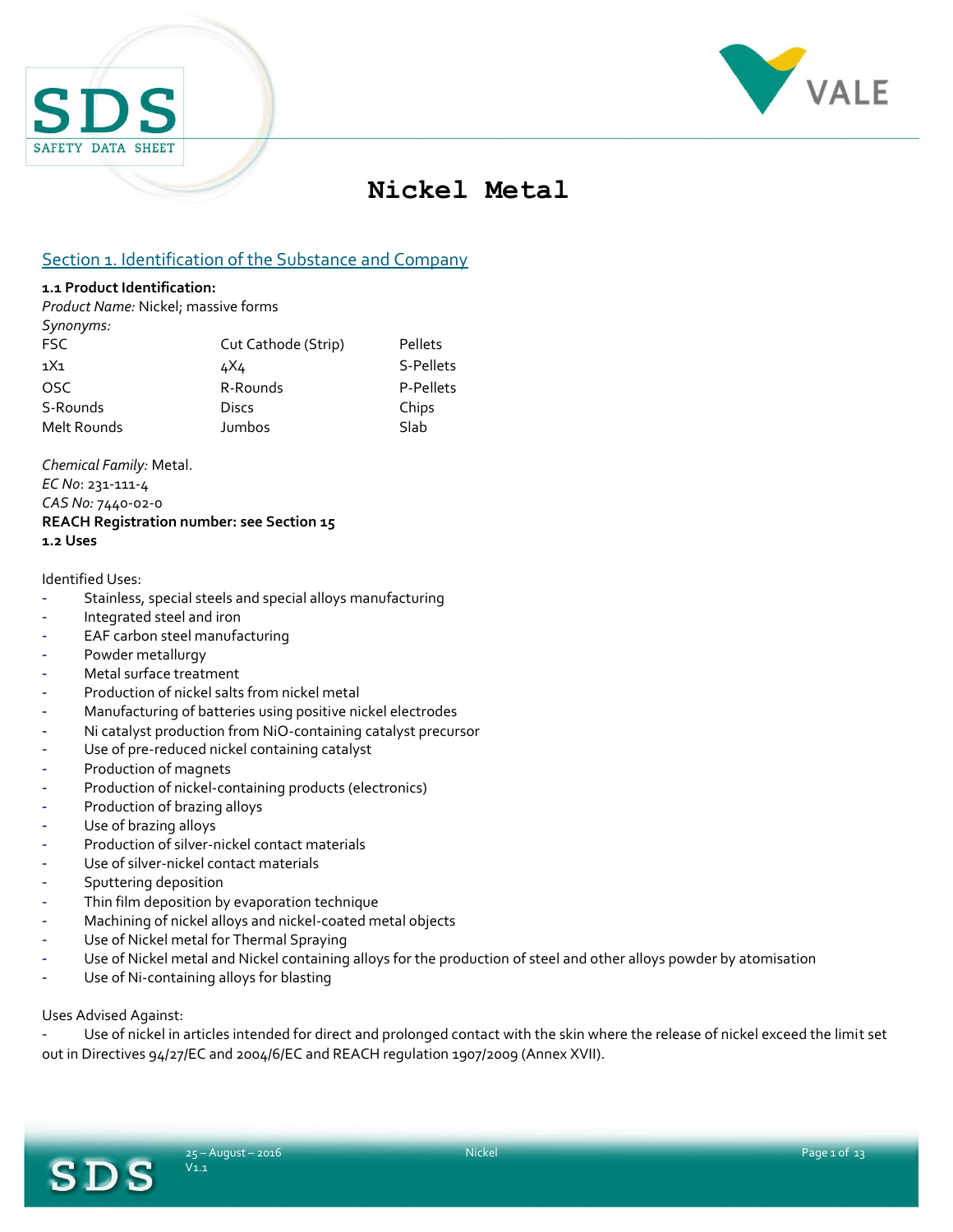

Use of nickel in nickel-containing food contact materials for which migration into foodstuff would exceed more than 0.1 mg/kg of nickel in accordance with the Council of Europe Guidelines on metals and alloys used as food contact materials Use of nickel in immersion-type kettles which would release more than 0.05 mg/l of nickel into the water in accordance with the Council of Europe Guidelines on metals and alloys used as food contact materials

Use of nickel in commercially available "do-it-yourself" home electroplating kits.

#### **1.3 Company Identification**

*Manufactured by:* In Canada:

- 1. Vale Canada Limited Manitoba Operations Thompson, MB Canada R8N 1P3
- 2. Vale Canada Limited Ontario Operations Sudbury, ON Canada P0M 1N0

### *Distributed by:*

Vale Canada Limited 200 Bay St., Royal Bank Plaza Suite 1600, South Tower, PO Box 70 Toronto, ON Canada, M5J 2K2 Email: msds@vale.com

*Imported by:* In North & South America: Vale Americas Inc. 250 Pehle Avenue Suite 302 Saddle Brook, NJ 07663 U.S.A.

### In Europe, Middle East, Africa, India, & Pakistan: Vale International SA Route de Pallatex 29 1162 Saint-Prex **Switzerland**

3. Vale Newfoundland and Labrador Long Harbour Processing Plant Long Harbour, NL Canada A0B 2J0

#### In the UK:

4. Vale Europe Limited Clydach Refinery Clydach Swansea UK, SA6 5QR Telephone number:+44 (0) 1792 8412501 REACH@vale.com

#### In Asia (Except India, & Pakistan):

Vale Base Metals Asia Pacific PTE. LTD. One Temasek Avenue #39-01 Millenia Tower Singapore, 039192

**For Fire, Spill, or chemical emergency call CHEMTREC: +1 703 527-3887**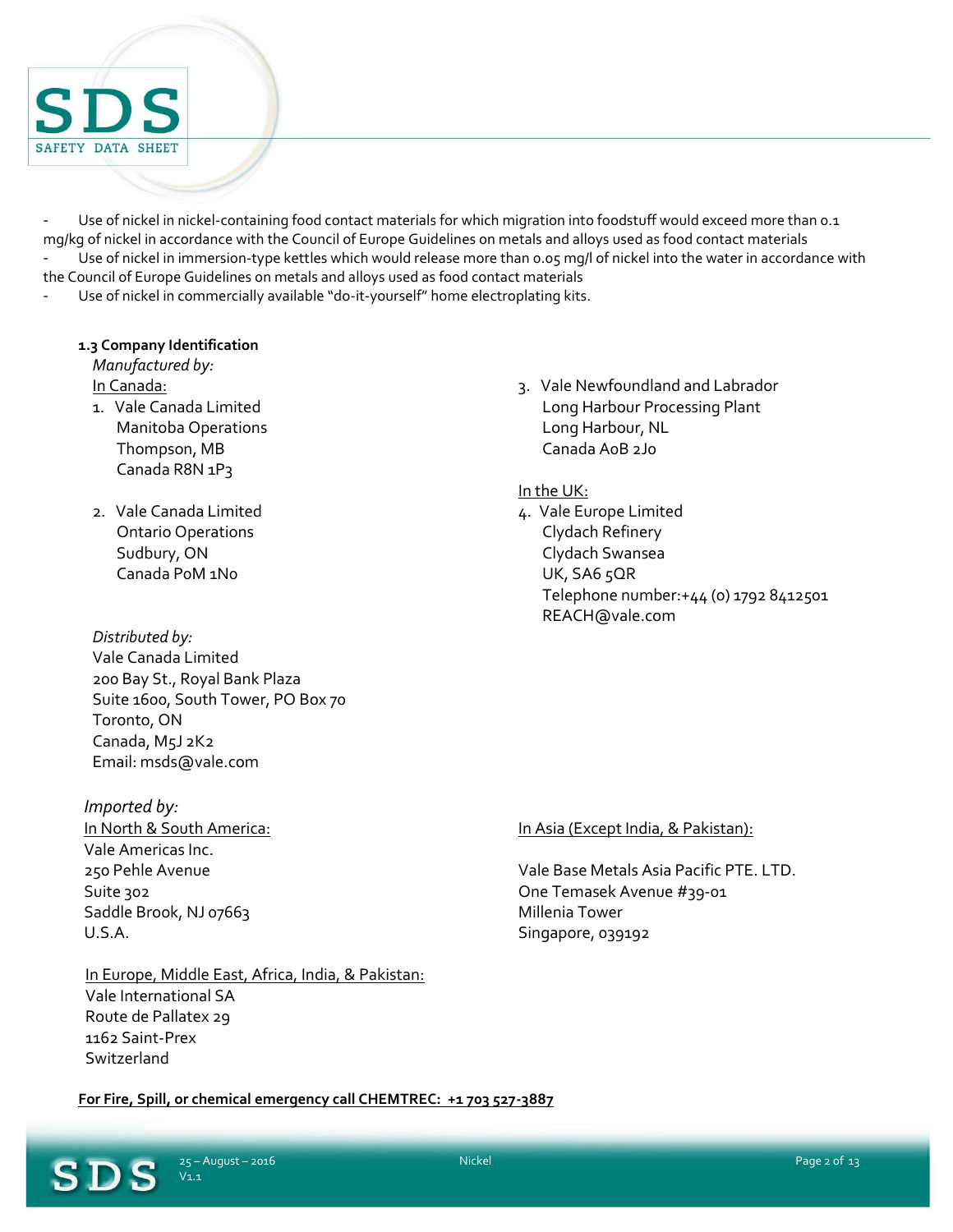

#### **for Europe call CHEMTREC: +(44) 870 8200418** Section 2. Hazards Identification

2.1 Classification of the Substance: Skin Sensitization – Category 1 Carcinogenicity – Category 2 Specific Target Organ Toxicity, Repeated exposure – Category 1

| <b>Hazard Pictograms:</b>        | GHSo7 - Exclamation mark, GHSo8 - Health Hazard                                                                                                                                    |
|----------------------------------|------------------------------------------------------------------------------------------------------------------------------------------------------------------------------------|
| Signal Word:                     | Danger                                                                                                                                                                             |
| <b>Hazard Statements:</b>        | H317 - May cause an allergic skin reaction.<br>H351 - Suspected of causing cancer by inhalation<br>H372 - Causes damage to lungs through prolonged or repeated inhalation exposure |
| <b>Precautionary Statements:</b> | P201, P202, P260, P261, P272, P280, P264, P270, P302+P352, P308+P313, P333+P313, P314,<br>P321, P362+P364, P405, P501                                                              |
| 2.2: Label elements              |                                                                                                                                                                                    |
|                                  |                                                                                                                                                                                    |

Product identifier: Nickel CAS #: 7440-02-0

Symbols: GHS07 - Exclamation mark, GHS08 - Health Hazard



Signal Word: Danger

Hazard Statements: H317, H351, H372

Precautionary Statements: P202, P261, P280, P302+352, P501 *(NOTE: P-statements have been reduced, the full list can be found in Section 15)*.

For full text of Precautionary Statements see section 15.

#### Section 3. Composition

**Substance Mixture**

| , Indredients<br>zardous<br>∃d∠         | <b>VDICAL</b><br>.omposition<br>-91 | Number<br>▵<br>.         | $CC$ IF $C$<br>-inl<br>abe.<br>'No. |
|-----------------------------------------|-------------------------------------|--------------------------|-------------------------------------|
| $2.5 + 1.5$<br>(Ni<br>Nickel<br>' Metaï | 99%<br>- -                          | 7440-0<br>$\sim$<br>ა2-ი | ,,,<br>111<br>---                   |

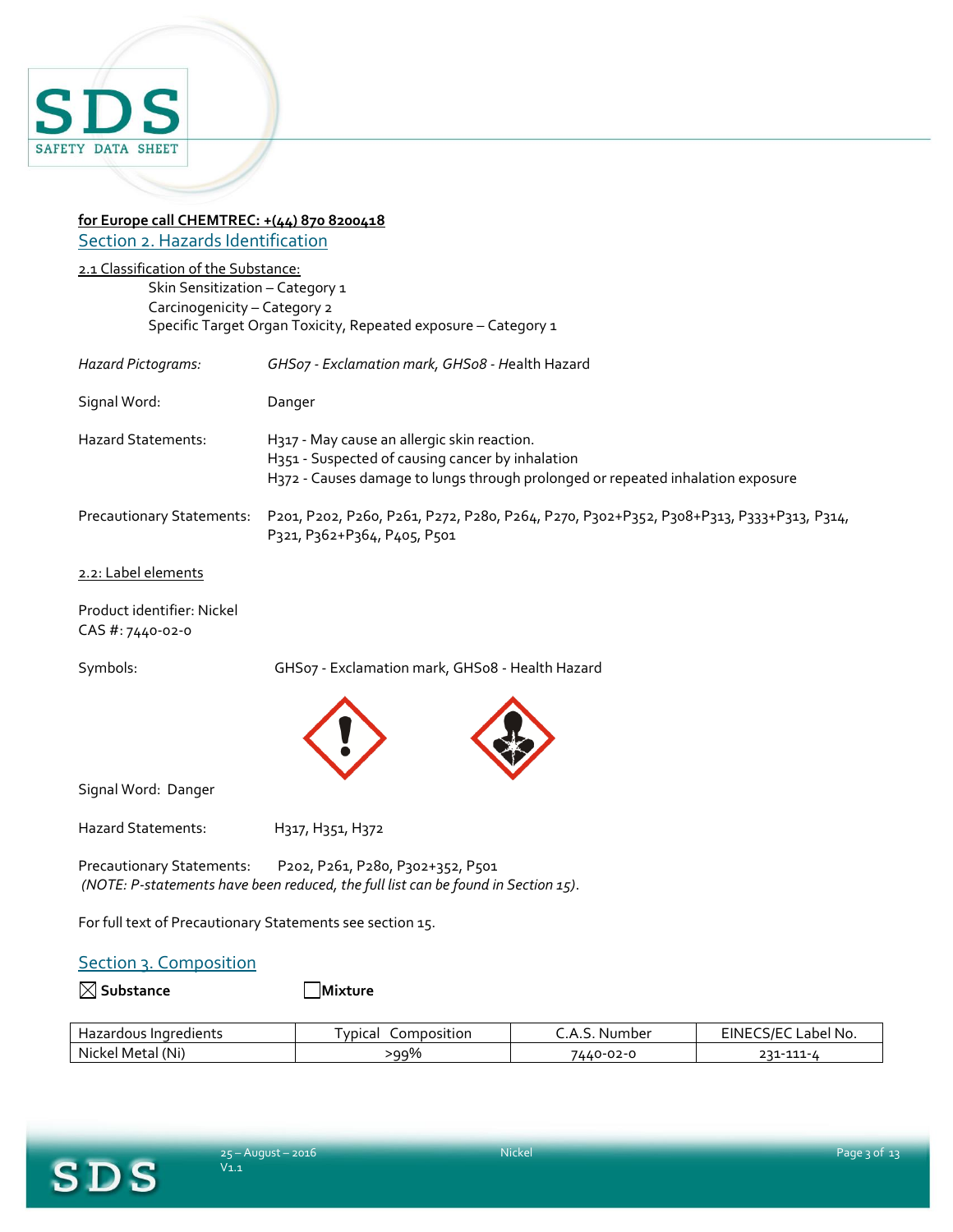

### Section 4. First Aid Measures

| Ingestion:                                                                   | No specific first aid required.                                                                                                                                          |
|------------------------------------------------------------------------------|--------------------------------------------------------------------------------------------------------------------------------------------------------------------------|
| Inhalation:                                                                  | No specific first aid required.                                                                                                                                          |
| Skin:                                                                        | Remove contaminated clothing, and wash affected areas thoroughly with water. If<br>skin irritation or rash occurs: Get medical advice/attention. Show label if possible. |
| Eyes:                                                                        | Irrigate eyeball thoroughly with water for at least 10 minutes. If discomfort persists,<br>seek medical attention.                                                       |
| Most important symptoms &<br>affects, both acute/delayed                     | Skin contact: Rash<br>Eye contact: Redness                                                                                                                               |
| Indication of immediate medical<br>attention and special treatment<br>needed | No special requirements                                                                                                                                                  |

#### Section 5. Fire Fighting Measures

| Suitable extinguishing<br>media:                   | Any, type to be selected according to materials stored in the immediate neighbourhood.                                              |
|----------------------------------------------------|-------------------------------------------------------------------------------------------------------------------------------------|
| Special risks:                                     | Non-flammable. May oxidize to Nickel Oxide if exposed to high temperatures within a<br>fire. Keep containers cool with water spray. |
| Special protective equipment for<br>fire fighting: | None needed. Wear protective equipment if required for other materials within the<br>immediate vicinity.                            |
| <b>Section 6. Accidental Release Measures</b>      |                                                                                                                                     |
| Person related precautionary                       | Avoid generation of dusty atmospheres. Do not inhale dusts. Contaminated work                                                       |

| measures:                                    | clothing should not be allowed out of the workplace. Use personal protective<br>equipment as required. Wash hands, and face thoroughly after handling. |
|----------------------------------------------|--------------------------------------------------------------------------------------------------------------------------------------------------------|
| <b>Environmental Protection</b><br>measures: | No specific measures needed.                                                                                                                           |
| Procedures for<br>cleaning/absorption:       | Pick up and replace in original container. Nickel-containing material is normally<br>collected to recover nickel values.                               |

### Section 7. Handling and Storage

*7.1 Precautions for Safe Handling:* Prevent the generation of inhalable dusts e.g. by the use of suitable ventilation. Do not inhale dust. Wear appropriate nationally approved respirators if handling is likely to cause the concentration limits of airborne nickel to exceed the locally prescribed exposure limits. Wear suitable protective clothing and gloves. Contaminated work clothing should not be allowed out of the workplace

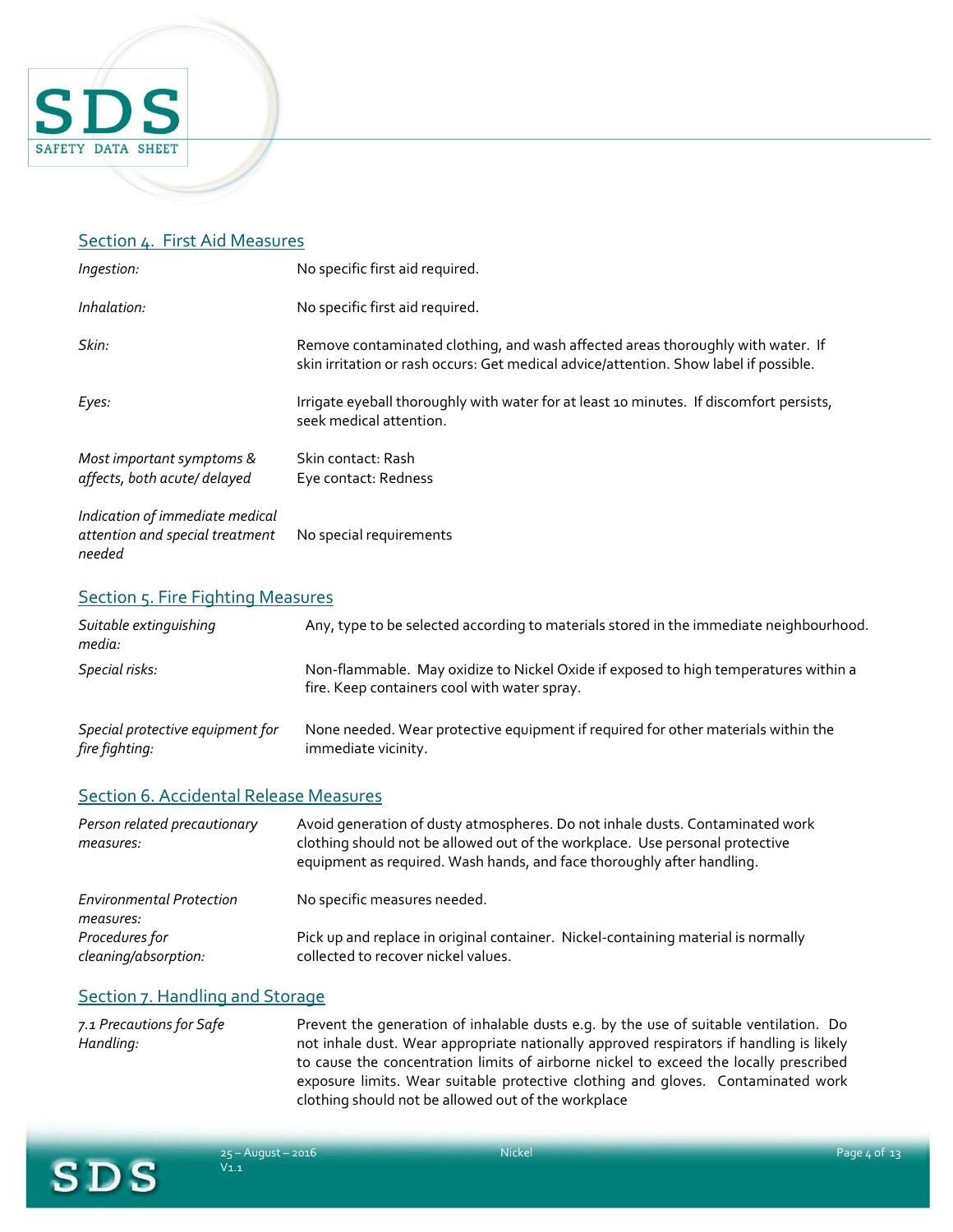

*7.2 Conditions for Safe Storage:* Keep in the container supplied, and keep container closed when not in use. Local regulations should be followed regarding the storage of this product.

### Section 8. Exposure Controls / Personal Protection

#### **8.1.1 Exposure Limits:**

| Nickel Metal (Ni) - CAS 7440-02-0 |                                     |      |
|-----------------------------------|-------------------------------------|------|
|                                   | Exposure Limit (mg/m <sup>3</sup> ) | Year |
| ACGIH TLV-TWA <sup>1</sup>        | $1.5*$                              | 2008 |
| UK WEL <sup>2</sup>               | 0.5                                 | 2006 |
| Japan                             | 1                                   | 1968 |
| Korea                             |                                     | 2006 |
| China                             |                                     | 2007 |
| .                                 |                                     |      |

\* - as Ni in inhalable fraction

#### **Environmental Limits:**

#### **PNEC's**

| Compartment | Unit                   | <b>PNEC</b> |
|-------------|------------------------|-------------|
| Freshwater  | µg Ni/L (bioavailable) | 7.1         |
| Marine      | μg Ni/L                | 8.6         |
| Terrestrial | mg Ni/kg               | 29.9        |

#### **DNEL's**

|                    | Unit                      | <b>DNEL</b> |
|--------------------|---------------------------|-------------|
| Dermal             |                           |             |
| Long-term local    | mgNi/cm <sup>2</sup> /day | 0.035       |
| Inhalation         |                           |             |
| Acute local        | mqNi/m <sup>3</sup>       | 4.0         |
| Long-term systemic | mqNi/m <sup>3</sup>       | 0.05        |
| Long-term local    | mqNi/m <sup>3</sup>       | 0.05        |

#### **8.2.1 Occupational exposure controls:**

As supplied, this product does not pose a health hazard by inhalation. Mechanical extraction ventilation may be required if user operations change it to other physical or chemical forms, whether as end products, intermediates or fugitive emissions, which are inhalable. Maintain airborne nickel levels as low as possible. Avoid repeated skin contact.

**PPE**

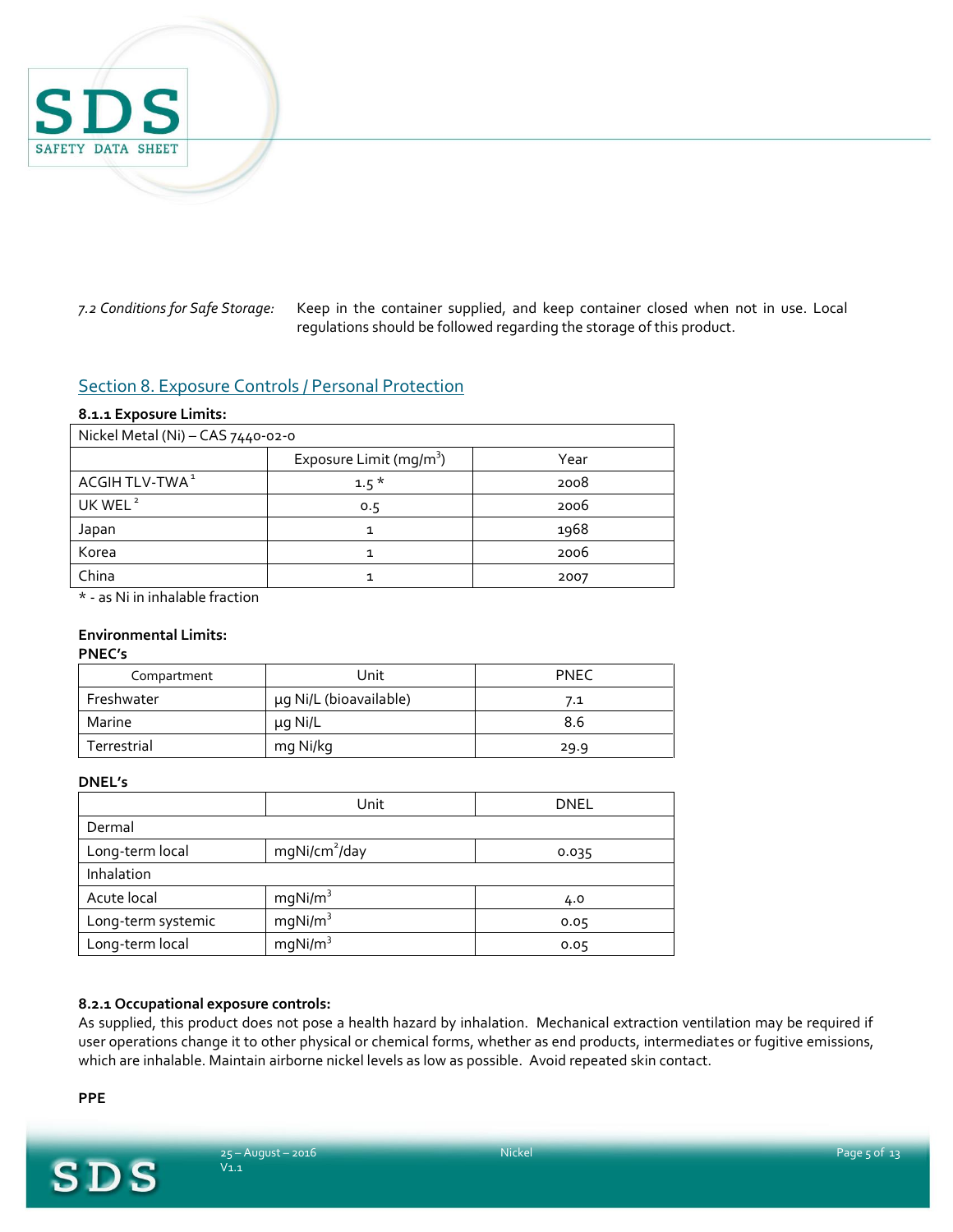

| Respiratory protection: | If required, use an approved respirator with particulate filters.                                                                                                                                                                                                                                                                                                                                                                        |
|-------------------------|------------------------------------------------------------------------------------------------------------------------------------------------------------------------------------------------------------------------------------------------------------------------------------------------------------------------------------------------------------------------------------------------------------------------------------------|
| Eye protection:         | None                                                                                                                                                                                                                                                                                                                                                                                                                                     |
| Hand & Skin Protection: | Wear suitable protective clothing and gloves, which should be selected specifically for the<br>working place, depending on concentration and quantity of the hazardous material (overalls<br>and leather/rubber gloves). Wash skin thoroughly after handling and before eating, drinking<br>or smoking. Change contaminated clothing frequently. Launder clothing and gloves as<br>needed. Use of skin-protective barrier cream advised. |

# Section 9. Physical and Chemical Properties

| Silver-grey odourless metal.                                                   |                                                                                                                        |
|--------------------------------------------------------------------------------|------------------------------------------------------------------------------------------------------------------------|
| Physical state at 20°C and 101.3 kPa                                           | solid                                                                                                                  |
| Melting / freezing point                                                       | $1455^{\circ}$ C                                                                                                       |
| Boiling point                                                                  | 2730°C                                                                                                                 |
| Relative density                                                               | 8.9 g/cm3 at 25°C                                                                                                      |
| Vapour pressure                                                                | 1 mm Hg at 1810°C.                                                                                                     |
| Surface tension                                                                | Not applicable                                                                                                         |
| Water solubility                                                               | Not applicable                                                                                                         |
| Partition coefficient n-octanol/water (log value)                              | Not applicable                                                                                                         |
| Flash point                                                                    | Not applicable                                                                                                         |
| Flammability                                                                   | Non-flammable                                                                                                          |
| <b>Explosive properties</b>                                                    | Non-explosive                                                                                                          |
| Self-ignition temperature                                                      | Autoflammability is not applicable to massive nickel metal.                                                            |
| Oxidising properties                                                           | Non-oxidising                                                                                                          |
| Granulometry                                                                   | Particle size distribution: <100 um, <99%                                                                              |
| Stability in organic solvents and identity of relevant<br>degradation products | Not applicable                                                                                                         |
| <b>Dissociation constant</b>                                                   | Not applicable                                                                                                         |
| Viscosity                                                                      | Not applicable                                                                                                         |
| Packaged Density                                                               | Pellets: $5.4 - 6.0$ g/cm <sup>3</sup><br>Discs: $5.4 - 6.0$ g/cm <sup>3</sup><br>Chips: $4.5 - 6.0$ g/cm <sup>3</sup> |

# Section 10. Stability and Reactivity

- 
- *10.1 Reactivity* Stable under normal conditions.
- *10.3 Possibility of hazardous reactions*
- *10.2 Chemical stability* Stable under normal conditions. Stable under normal conditions.
- **SDS**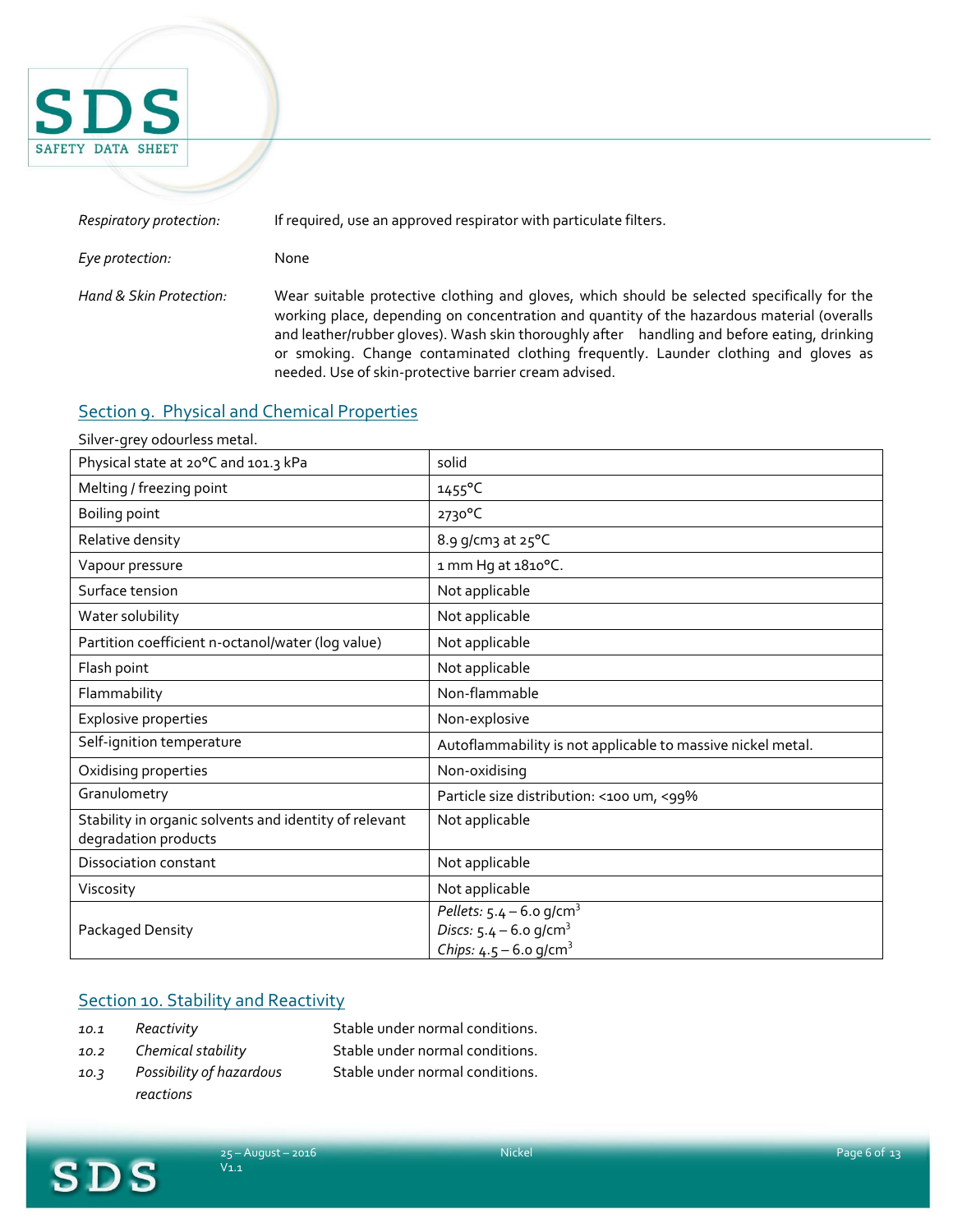

| 10.4 | Conditions to avoid     | This product can react vigorously with acids to liberate hydrogen, which can form<br>explosive mixtures with air. Under special conditions nickel can react with carbon |
|------|-------------------------|-------------------------------------------------------------------------------------------------------------------------------------------------------------------------|
|      |                         | monoxide in reducing atmospheres to form nickel carbonyl, Ni(CO),, a toxic gas.                                                                                         |
|      |                         | Metal powders when heated in reducing atmospheres may become pyrophoric.                                                                                                |
| 10.5 | Incompatible materials  | Acids, Strong oxidising agents.                                                                                                                                         |
| 10.6 | Hazardous Decomposition | Nickel carbonyl gas                                                                                                                                                     |
|      | Product(s)              |                                                                                                                                                                         |

# Section 11. Toxicological Information<sup>3</sup>

| <b>Nickel</b><br>Acute Toxicity:                 |                                                                                                                                                                                                                                                                                                                                                                 |
|--------------------------------------------------|-----------------------------------------------------------------------------------------------------------------------------------------------------------------------------------------------------------------------------------------------------------------------------------------------------------------------------------------------------------------|
| a) Oral:                                         | Non toxic - LD <sub>50</sub> ORAL RAT >9000 mg/kg                                                                                                                                                                                                                                                                                                               |
| b) Inhalation:                                   | No information available                                                                                                                                                                                                                                                                                                                                        |
| c) Dermal:                                       | No information available.                                                                                                                                                                                                                                                                                                                                       |
| Corrosivity/Irritation:<br>a) Respiratory Tract: | None                                                                                                                                                                                                                                                                                                                                                            |
| b) Skin:                                         | See sensitization section.                                                                                                                                                                                                                                                                                                                                      |
| c) Eyes:                                         | Mechanical irritation may be expected.                                                                                                                                                                                                                                                                                                                          |
| Sensitization:                                   |                                                                                                                                                                                                                                                                                                                                                                 |
| a) Respiratory tract:                            | Nickel metal induced asthma is very rare. 3 case reports are available; the data is not<br>sufficient to conclude that nickel metal is classified as a respiratory sensitizer.                                                                                                                                                                                  |
| b) Skin:                                         | Nickel metal is a well-known skin sensitizer. Direct and prolonged skin contact with metallic<br>nickel may induce nickel allergy and elicit nickel allergic skin reactions in those people already<br>sensitized to nickel, so-called nickel allergic contact dermatitis.                                                                                      |
| c) Pre-existing                                  |                                                                                                                                                                                                                                                                                                                                                                 |
| conditions:                                      | Individuals known to be allergic to nickel should avoid contact with nickel whenever possible to<br>reduce the likelihood of nickel allergic contact dermatitis reactions (skin rashes). Repeated<br>contact may result in persistent chronic palmar/hand dermatitis in a smaller number of<br>individuals, despite efforts to reduce or avoid nickel exposure. |
| Chronic toxicity:                                |                                                                                                                                                                                                                                                                                                                                                                 |
| a) Oral:                                         | No information available                                                                                                                                                                                                                                                                                                                                        |
| b) Inhalation:                                   | Animal studies (rats) show that repeated-dose inhalation of micron-sized metallic nickel<br>powder damages the lung. Chronic inflammation, lung fibrosis and accumulation of nickel<br>particles were observed.                                                                                                                                                 |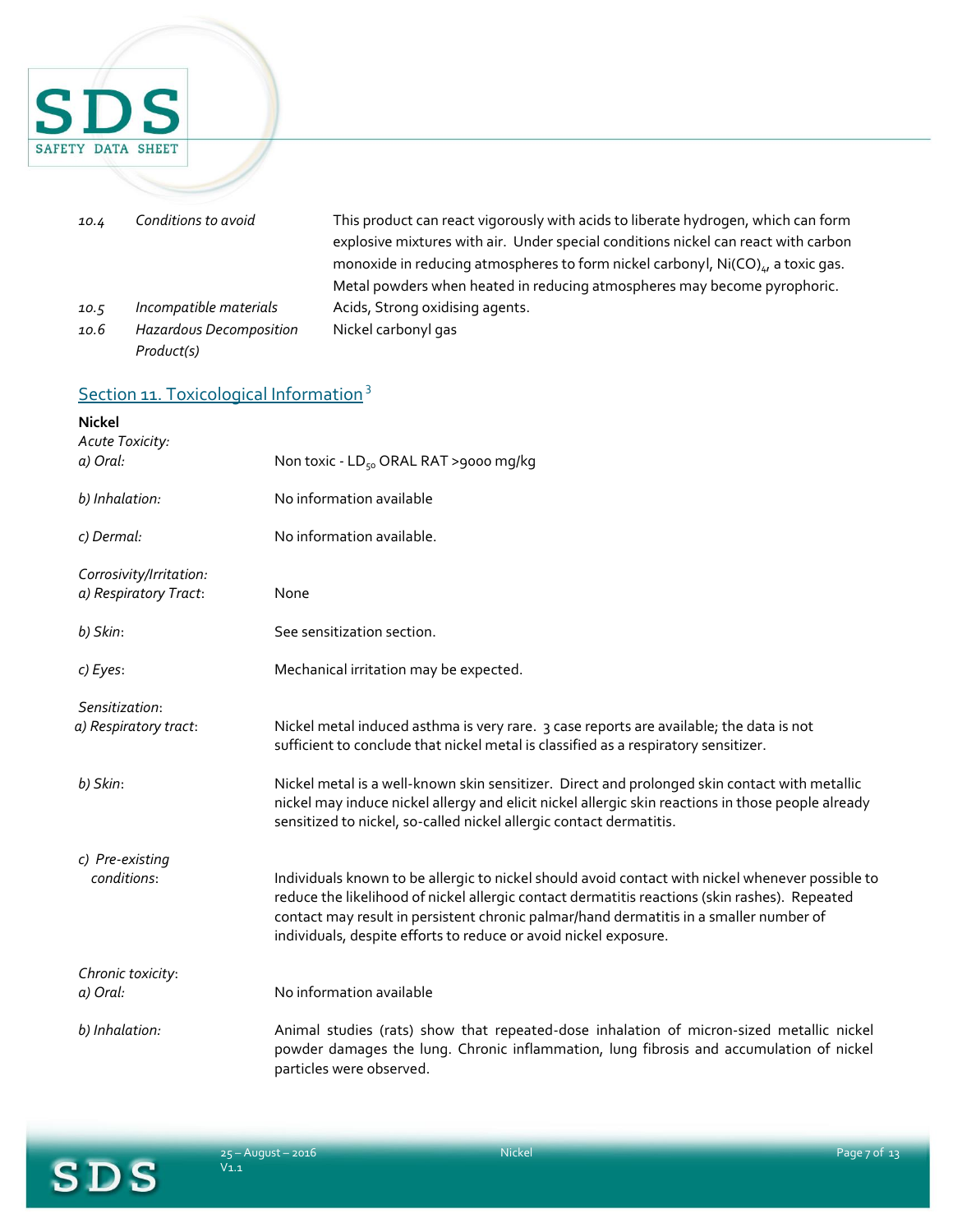

*c) Dermal:* Direct and prolonged skin contact with nickel metal may cause nickel sensitization resulting in nickel allergic contact dermatitis /skin rash.

| Mutagenicity /         |                                                                                                                                                                                                                                                                                                                                                                                                                                                                                                                                                                    |
|------------------------|--------------------------------------------------------------------------------------------------------------------------------------------------------------------------------------------------------------------------------------------------------------------------------------------------------------------------------------------------------------------------------------------------------------------------------------------------------------------------------------------------------------------------------------------------------------------|
| Reproductive toxicity: | No data.                                                                                                                                                                                                                                                                                                                                                                                                                                                                                                                                                           |
| Carcinogenicity:       |                                                                                                                                                                                                                                                                                                                                                                                                                                                                                                                                                                    |
| a) Ingestion:          | The U.S. National Institute for Occupational Safety and Health (NIOSH) concluded that there<br>is no evidence that nickel metal is carcinogenic when ingested.                                                                                                                                                                                                                                                                                                                                                                                                     |
| b) Inhalation:         | To date, there is no evidence that nickel metal causes cancer in humans based on<br>epidemiology data from workers in the nickel producing and nickel consuming industries. A<br>recent animal (rat) inhalation study showed no increased respiratory cancer risk for nickel<br>metal powder indicating that no carcinogen classification is warranted for nickel metal The<br>U.S. National Toxicology Program has listed metallic nickel as reasonably anticipated to be a<br>human carcinogen.                                                                  |
|                        | The International Agency for Research on Cancer (IARC)(Vol 49) found there was inadequate<br>evidence that metallic nickel is carcinogenic to humans but since there was sufficient<br>evidence that it is carcinogenic to animals, IARC concluded that metallic nickel is possibly<br>carcinogenic to humans (Group 2B). In 1997, the ACGIH categorized elemental nickel as: A5<br>"Not Suspected as a Human Carcinogen". Epidemiological studies of workers exposed to<br>nickel powder and to dust and fume generated in the production of nickel alloys and of |

stainless steel have not indicated the presence of a significant respiratory cancer hazard.

# Section 12. Ecological Information

| 12.1 | <b>Toxicity</b>                       | Not classified as hazardous to the aquatic environment.                                                                                                                                                                              |
|------|---------------------------------------|--------------------------------------------------------------------------------------------------------------------------------------------------------------------------------------------------------------------------------------|
| 12.2 | Persistence and<br>degradability      | The PBT and vPvB criteria of Annex XIII to the Regulation does not apply to inorganic<br>substances, such as nickel metal.<br>The methods for determining the biological degradability are not applicable to inorganic<br>substances |
| 12.3 | <i>Bioaccumulative</i><br>potential   | Nickel does not tend to bioaccumulate or biomagnify in aquatic or terrestrial systems.                                                                                                                                               |
| 12.4 | Mobility in soil                      | The substance is essentially insoluble in water and therefore poorly mobile in soil.                                                                                                                                                 |
| 12.5 | Results of PBT and<br>vPvB assessment | Not classified as PBT or vPvB.                                                                                                                                                                                                       |
| 12.6 | Other adverse<br>effects              | None anticipated.                                                                                                                                                                                                                    |

# Section 13. Disposal Considerations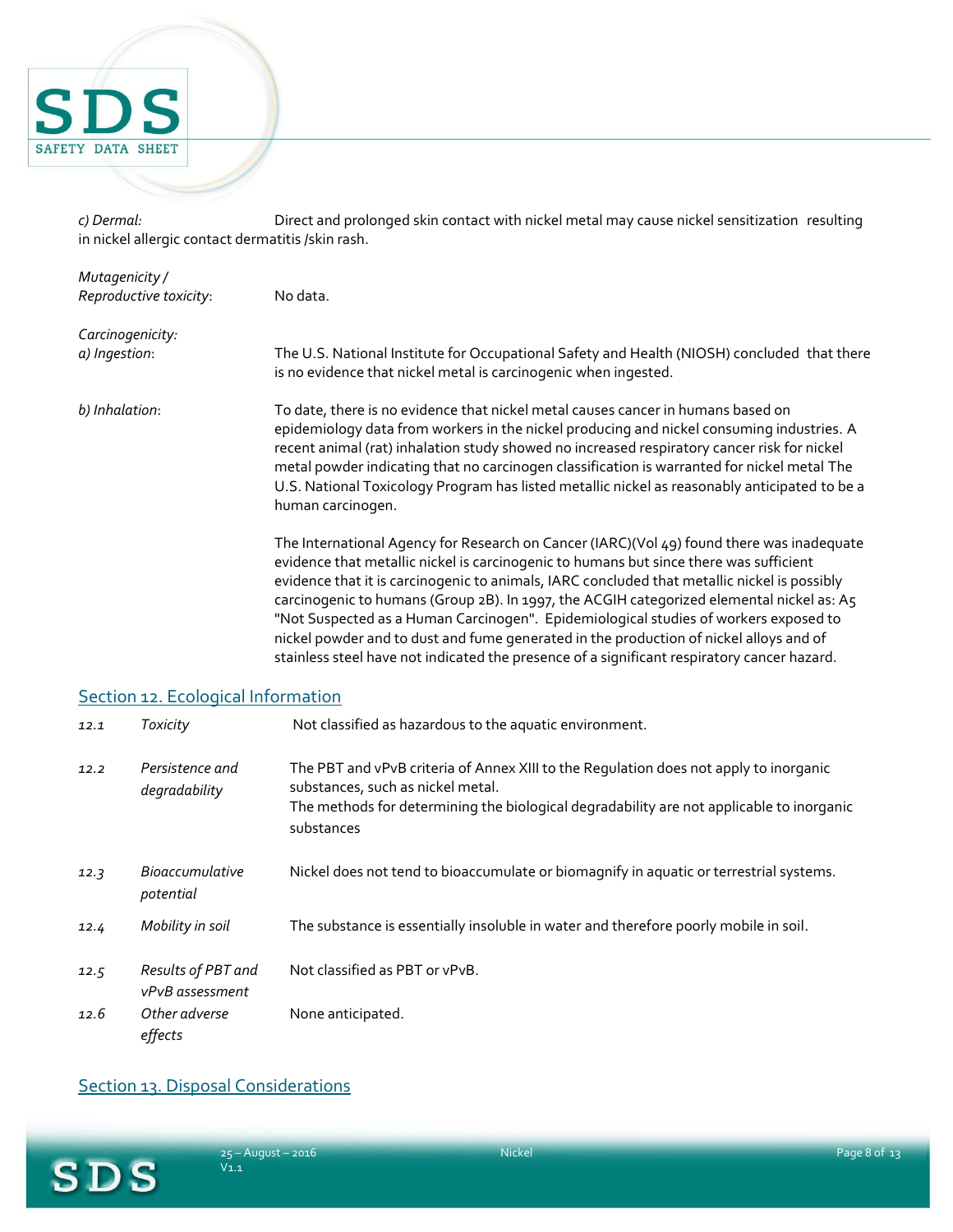

# Section 14. Transport Information

| International Maritime Dangerous Goods Code                                                                    | Not regulated. |
|----------------------------------------------------------------------------------------------------------------|----------------|
| International Civil Aviation Organization Technical<br>Instructions for the Carriage of Dangerous Goods by Air | Not regulated. |
| U.S. Dept. of Transportation Regulations                                                                       | Not regulated. |
| Canadian Transportation of Dangerous Goods Act                                                                 | Not regulated. |
| European Agreement Concerning the International Carriage of<br>Dangerous Goods by Road                         | Not regulated. |

#### **MARPOL Annex V**

Under the 7 Criteria contained within the MARPOL Annex V, This material is classified as:

| Harmful to the Marine Environment (HME)         |
|-------------------------------------------------|
| Not Harmful to the Marine Environment (non-HME) |

### Section 15. Regulatory Information

Europe: REACH Registration #'s: 01-2119438727-29-XXXX –Vale Europe Limited 01-2119438727-29-XXXX – Vale Canada Limited (Vale Europe Limited acting as Only Representative)

Exposure Scenarios: See Annex 1

Classification according to Part 3 of Annex VI of EU Regulation No. 1272/2008 Skin Sensitization - Category 1 Carcinogenicity – Category 2 Specific Target Organ Toxicity, Repeated exposure – Category 1

Symbols: GHS07 - Exclamation mark, GHS08 - Health Hazard

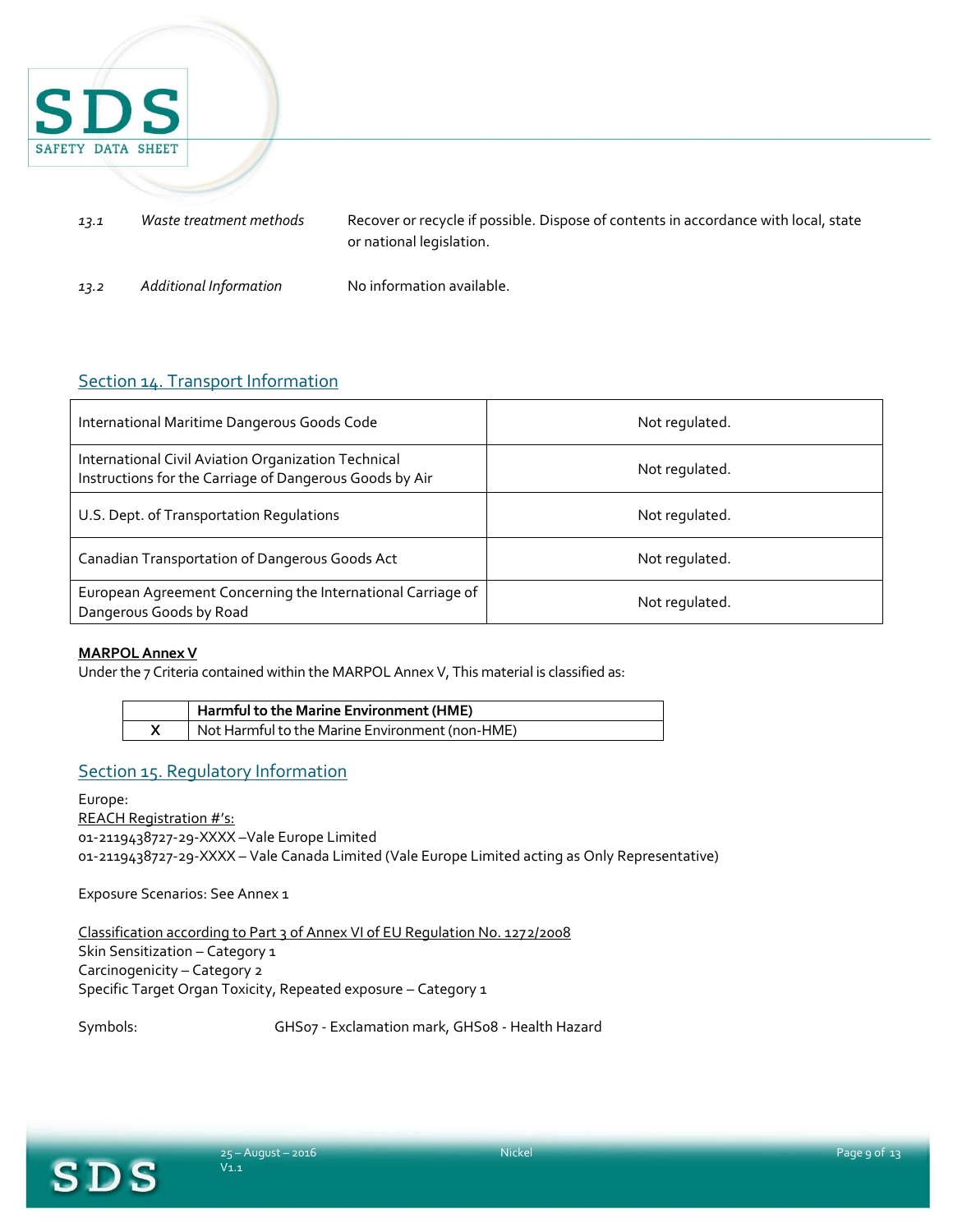

| Signal Word:                     | Danger                                                                                                                                                                                                                                                                                                                                                                                                                                                                                                                                                 |
|----------------------------------|--------------------------------------------------------------------------------------------------------------------------------------------------------------------------------------------------------------------------------------------------------------------------------------------------------------------------------------------------------------------------------------------------------------------------------------------------------------------------------------------------------------------------------------------------------|
| <b>Hazard Statements:</b>        | H317 - May cause an allergic skin reaction.<br>H372 - Causes damage to lungs through prolonged or repeated inhalation exposure<br>H351 - Suspected of causing cancer by inhalation                                                                                                                                                                                                                                                                                                                                                                     |
| <b>Precautionary Statements:</b> |                                                                                                                                                                                                                                                                                                                                                                                                                                                                                                                                                        |
| Prevention:                      | P201 - Obtain special instructions before use<br>P202 - Do not handle until all safety precautions have been read and understood<br>P260 - Do not breathe dust or fume<br>P261 - Avoid breathing dust or fume. Wear respiratory protective equipment if fine dusts are<br>generated.<br>P272 - Contaminated work clothing should not be allowed out of the workplace.<br>P280 - Wear protective gloves and protective clothing<br>P264 - Wash hands, and face thoroughly after handling.<br>P270 - Do not eat, drink or smoke when using this product. |
| Response:                        | P302+P352 - If on skin: Wash with plenty of soap and water.<br>P308+P313 - If exposed or concerned: Get medical advice/attention<br>P333+P313 - If skin irritation or rash occurs: Get medical advice/attention.<br>P314 - Get medical advice/attention if you feel unwell.<br>P321 - See Safety Data Sheet for specific treatment<br>P362+P364 - Take off contaminated clothing and wash it before reuse                                                                                                                                              |
| Storage:                         | P405 - store locked up                                                                                                                                                                                                                                                                                                                                                                                                                                                                                                                                 |
| Disposal:                        | P501 - Dispose of contents/container in accordance to local; regional; national and<br>international regulations                                                                                                                                                                                                                                                                                                                                                                                                                                       |
| Canada:                          | <b>WHMIS Classification: D2A</b><br>All components are listed on the Canadian Domestic Substances List (DSL)                                                                                                                                                                                                                                                                                                                                                                                                                                           |
| United States of America:        | Hazardous by definition of Hazard Communication Standard (29 CFR 1910.1200) This<br>product contains NICKEL which is subject to the reporting requirements of Section 313 of the<br>Emergency Planning and Community Right-to-Know Act of 1986 and of 40 CFR 372. Refer to<br>the Hazardous Ingredients section of this MSDS for the appropriate CAS numbers and<br>percent by weight.                                                                                                                                                                 |
|                                  | All components are listed on the US Toxic Substances Control Act (TSCA) inventory                                                                                                                                                                                                                                                                                                                                                                                                                                                                      |
| Australia:                       | Classified as Hazardous according to ASCC criteria                                                                                                                                                                                                                                                                                                                                                                                                                                                                                                     |

 $\blacktriangle$ 

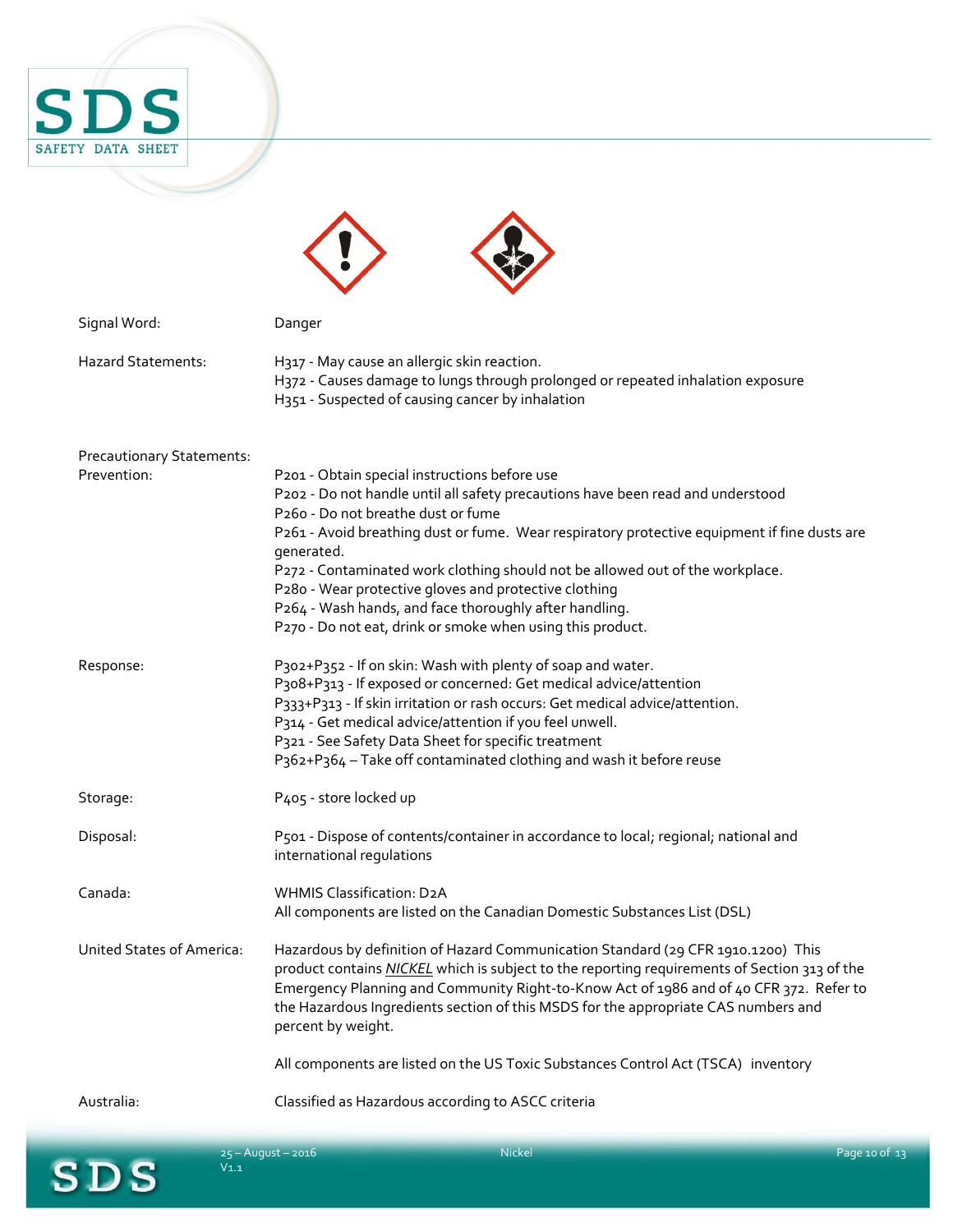

|                       | All components are listed on the Australian Inventory of Chemical Substances (AICS)                   |
|-----------------------|-------------------------------------------------------------------------------------------------------|
| P.R. Korea:           | All components are listed in the Korean Toxic Substances Control Act inventory; KE-<br>25818          |
| Philippines:          | All components are listed in the Philippine Inventory of Chemicals and Chemical<br>Substances (PICCS) |
| Japan:<br>Substances. | All components are listed in the Japanese Handbook of Existing and New Chemical                       |
| P.R. China:           | All components are listed in the Inventory of Existing Substances in China (IECSC).                   |

# Section 16. Other Information

Indications of change:

1.0 − original document

1.1 – Added Long Harbour Refinery

The following acronyms may be found in this document:

| ACGIH          | American Conference of Governmental Industrial Hygienists |
|----------------|-----------------------------------------------------------|
| <b>DNEL</b>    | Derived No Effect Level                                   |
| <b>LTEL</b>    | Long Term Exposure Limit                                  |
| LR.            | Lead Registrant                                           |
| <b>MMAD</b>    | Mass Median Aerodynamic Diameter                          |
| <b>NIOSH</b>   | National Institute of Occupational Safety and Health      |
| OEL            | Occupational Exposure Limits                              |
| OR.            | Only Representative                                       |
| <b>OSHA</b>    | Occupational Safety and Health Administration             |
| <b>PBT</b>     | PBT: Persistent, Bioaccumulative and Toxic                |
| <b>PNEC</b>    | <b>Predicted No Effect Concentration</b>                  |
| <b>STEL</b>    | Short Term Exposure Limit                                 |
| <b>STOT</b>    | <b>Specific Target Organ Toxicity</b>                     |
| <b>TLV-TWA</b> | Threshold Limit Value - Time Weighted Average             |
| vPvB           | very Persistent and very Bioaccumulative                  |
| WEL            | Workplace Exposure Limit (UK HSE EH40)                    |
|                |                                                           |

Safety Data Sheet prepared by: Vale Canada Limited 200 Bay St., Royal Bank Plaza Suite 1600, South Tower, PO Box 70 Toronto, ON Canada, M5J 2K2

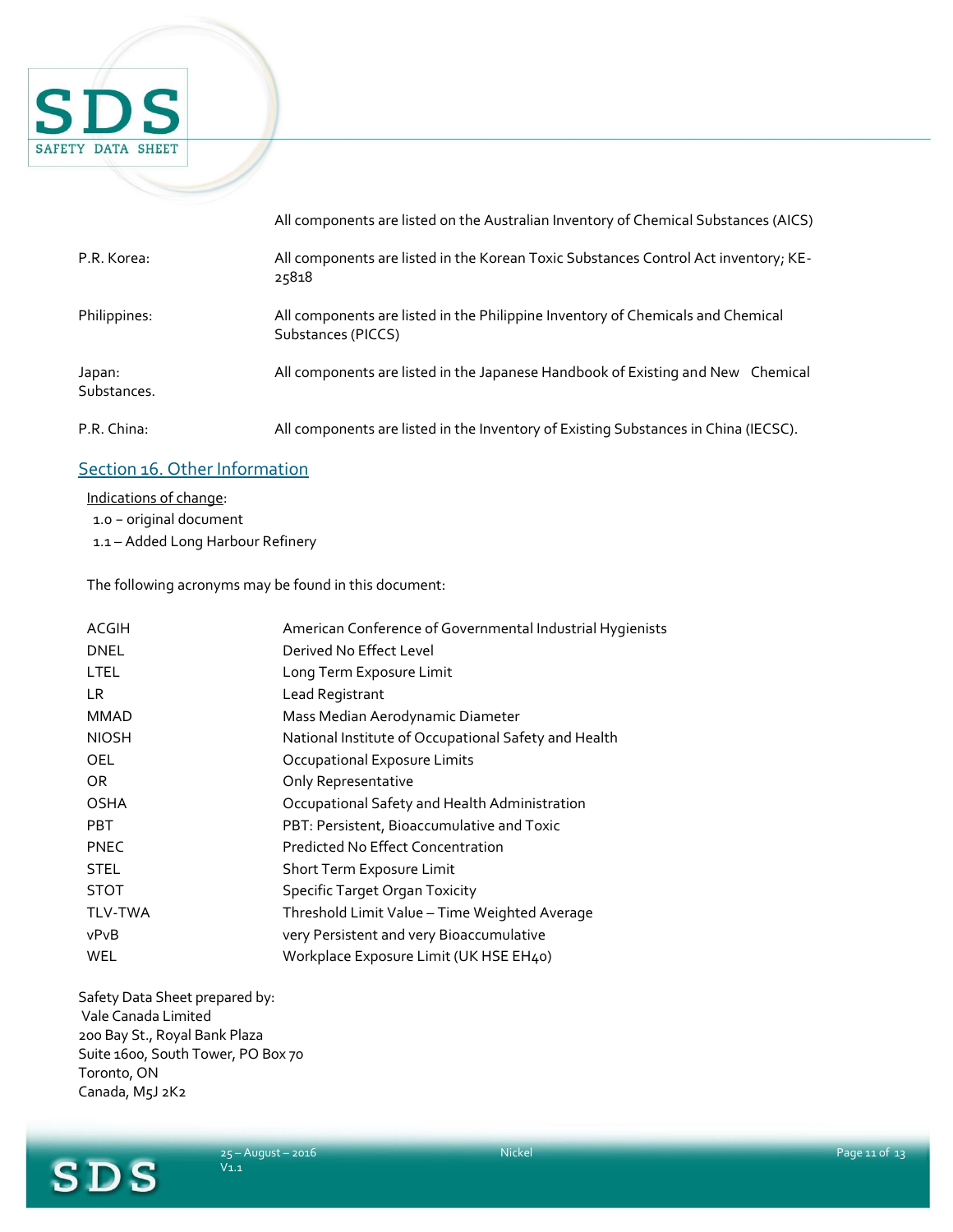

Product Stewardship (416) 361-7801 [msds@vale.com](mailto:msds@vale.com)

SDS available online a[t http://www.vale.com/](http://www.vale.com/)

#### *Note:*

*Vale Canada believes that the information in this Safety Data Sheet is accurate. However, Vale Canada makes no express or implied warranty as to the accuracy of such information and expressly disclaims any liability resulting from reliance on such information.*

- 1. Threshold Limit Values of the American Conference of Governmental Industrial Hygienists. 2008.
- 2. Maximum Exposure Limit of the Health and Safety Executive in the U.K. in EH40/2005.

3. Describes possible health hazards of the product supplied. If user operations change it to other chemical forms, whether as end products, intermediates or fugitive emissions, the possible health hazards of such forms must be determined by the user.